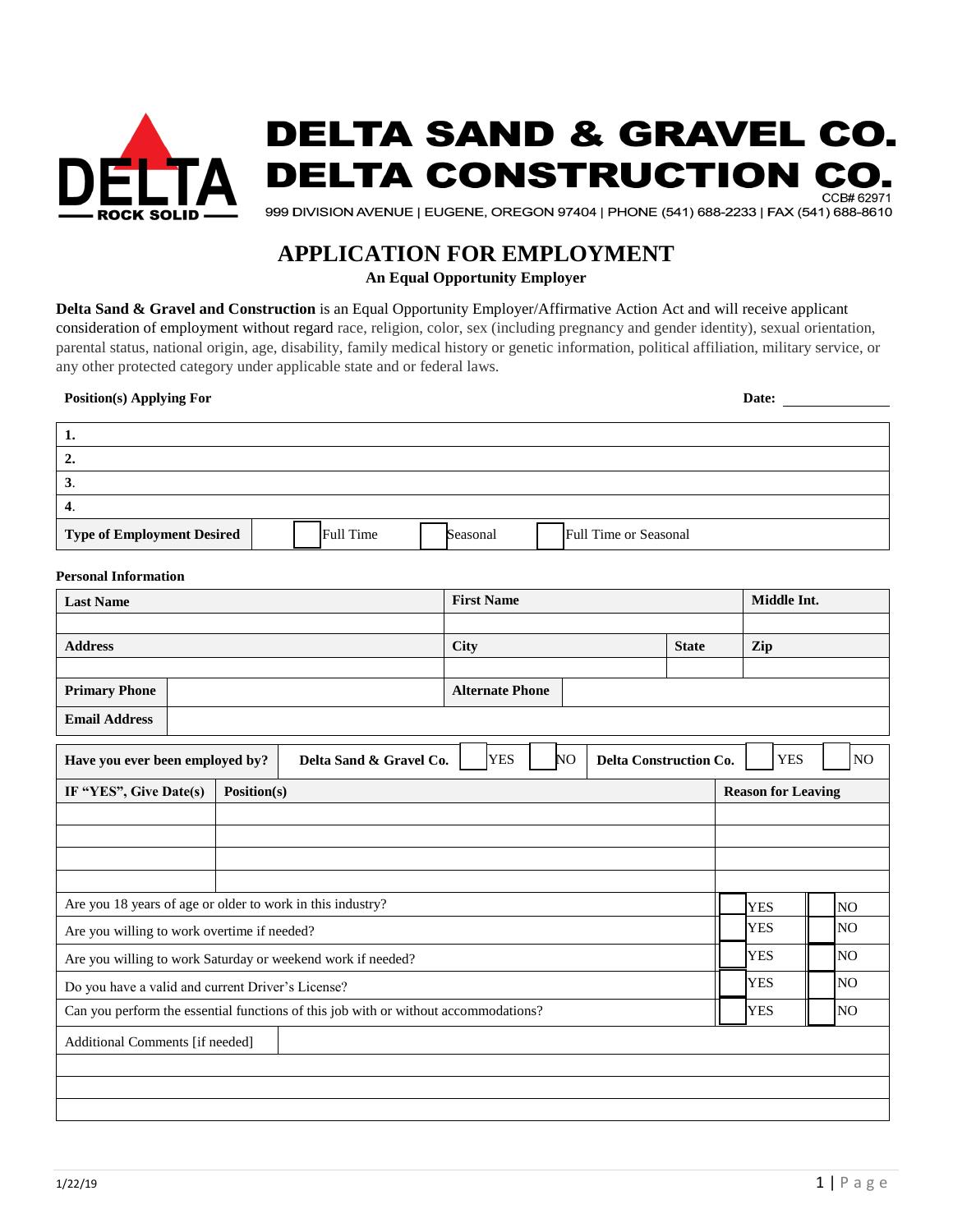# **EMPLOYMENT HISTORY**

| <b>Employer</b>                                                                                                                           |                                            |                                                                                                       |                                              |              |  |                       |                           | <b>Dates Employed</b>     |                 |                 |
|-------------------------------------------------------------------------------------------------------------------------------------------|--------------------------------------------|-------------------------------------------------------------------------------------------------------|----------------------------------------------|--------------|--|-----------------------|---------------------------|---------------------------|-----------------|-----------------|
| <b>Address</b>                                                                                                                            |                                            | Phone                                                                                                 |                                              |              |  | From                  |                           | Tо                        |                 |                 |
| <b>City</b>                                                                                                                               |                                            |                                                                                                       |                                              | <b>State</b> |  | <b>Zip Code</b>       |                           |                           |                 |                 |
| <b>Job Title</b>                                                                                                                          |                                            |                                                                                                       | <b>Immediate Supervisor &amp; Title Name</b> |              |  |                       |                           | <b>Reason for Leaving</b> |                 |                 |
|                                                                                                                                           |                                            |                                                                                                       |                                              |              |  |                       |                           |                           |                 |                 |
|                                                                                                                                           |                                            | Summarize the Nature of Work Performed and Job Responsibilities                                       |                                              |              |  |                       |                           |                           |                 |                 |
|                                                                                                                                           |                                            |                                                                                                       |                                              |              |  |                       |                           |                           |                 |                 |
|                                                                                                                                           |                                            | Were you subject to the Federal Motor Carrier Safety Regulations (FMCSR) while employed?              |                                              |              |  |                       |                           | <b>YES</b>                |                 | NO              |
|                                                                                                                                           | <b>Requirements of 49CFR 40?</b>           | If "yes", was your job designated a safety-sensitive function subject to the Drug and Alcohol Testing |                                              |              |  |                       |                           | <b>YES</b>                |                 | NO              |
| Employer                                                                                                                                  |                                            |                                                                                                       |                                              |              |  |                       |                           | <b>Dates Employed</b>     |                 |                 |
| <b>Address</b>                                                                                                                            |                                            |                                                                                                       |                                              |              |  | <b>Phone</b>          |                           | From                      |                 | T <sub>o</sub>  |
| <b>City</b>                                                                                                                               |                                            |                                                                                                       |                                              | <b>State</b> |  | <b>Zip Code</b>       |                           |                           |                 |                 |
| <b>Job Title</b>                                                                                                                          |                                            |                                                                                                       | <b>Immediate Supervisor &amp; Title Name</b> |              |  |                       |                           | <b>Reason for Leaving</b> |                 |                 |
|                                                                                                                                           |                                            |                                                                                                       |                                              |              |  |                       |                           |                           |                 |                 |
|                                                                                                                                           |                                            | <b>Summarize the Nature of Work Performed and Job Responsibilities</b>                                |                                              |              |  |                       |                           |                           |                 |                 |
|                                                                                                                                           |                                            |                                                                                                       |                                              |              |  |                       |                           |                           |                 |                 |
|                                                                                                                                           |                                            |                                                                                                       |                                              |              |  |                       |                           |                           |                 |                 |
|                                                                                                                                           |                                            | Were you subject to the Federal Motor Carrier Safety Regulations (FMCSR) while employed?              |                                              |              |  |                       |                           | <b>YES</b>                |                 | NO <sub>1</sub> |
| If "yes", was your job designated a safety-sensitive function subject to the Drug and Alcohol Testing<br><b>Requirements of 49CFR 40?</b> |                                            |                                                                                                       |                                              |              |  |                       | <b>YES</b>                |                           | NO <sub>1</sub> |                 |
| Employer                                                                                                                                  |                                            |                                                                                                       |                                              |              |  | <b>Dates Employed</b> |                           |                           |                 |                 |
| <b>Address</b>                                                                                                                            |                                            |                                                                                                       |                                              |              |  | <b>Phone</b>          |                           | From                      |                 | To              |
| <b>City</b>                                                                                                                               |                                            |                                                                                                       |                                              | <b>State</b> |  | <b>Zip Code</b>       |                           |                           |                 |                 |
| <b>Job Title</b>                                                                                                                          |                                            |                                                                                                       | <b>Immediate Supervisor &amp; Title Name</b> |              |  |                       | <b>Reason for Leaving</b> |                           |                 |                 |
|                                                                                                                                           |                                            |                                                                                                       |                                              |              |  |                       |                           |                           |                 |                 |
|                                                                                                                                           |                                            | <b>Summarize the Nature of Work Performed and Job Responsibilities</b>                                |                                              |              |  |                       |                           |                           |                 |                 |
|                                                                                                                                           |                                            |                                                                                                       |                                              |              |  |                       |                           |                           |                 |                 |
|                                                                                                                                           |                                            |                                                                                                       |                                              |              |  |                       |                           |                           |                 |                 |
|                                                                                                                                           |                                            | Were you subject to the Federal Motor Carrier Safety Regulations (FMCSR) while employed?              |                                              |              |  |                       |                           | <b>YES</b>                |                 | NO              |
|                                                                                                                                           | <b>Requirements of 49CFR 40?</b>           | If "yes", was your job designated a safety-sensitive function subject to the Drug and Alcohol Testing |                                              |              |  |                       |                           | <b>YES</b>                |                 | NO              |
|                                                                                                                                           |                                            | Provide additional information that may be pertinent to the job you're applying for.                  |                                              |              |  |                       |                           |                           |                 |                 |
|                                                                                                                                           |                                            |                                                                                                       |                                              |              |  |                       |                           |                           |                 |                 |
|                                                                                                                                           |                                            |                                                                                                       |                                              |              |  |                       |                           |                           |                 |                 |
|                                                                                                                                           |                                            |                                                                                                       |                                              |              |  |                       |                           |                           |                 |                 |
|                                                                                                                                           |                                            |                                                                                                       |                                              |              |  |                       |                           |                           |                 |                 |
|                                                                                                                                           | List reason(s) for any gaps in employment. |                                                                                                       |                                              |              |  |                       |                           |                           |                 |                 |
|                                                                                                                                           |                                            |                                                                                                       |                                              |              |  |                       |                           |                           |                 |                 |
|                                                                                                                                           |                                            | May we contact your current & previous employers?                                                     |                                              |              |  |                       |                           |                           |                 |                 |
|                                                                                                                                           |                                            |                                                                                                       |                                              |              |  |                       |                           | <b>YES</b>                |                 | NO              |
|                                                                                                                                           | If "NO", please explain.                   |                                                                                                       |                                              |              |  |                       |                           |                           |                 |                 |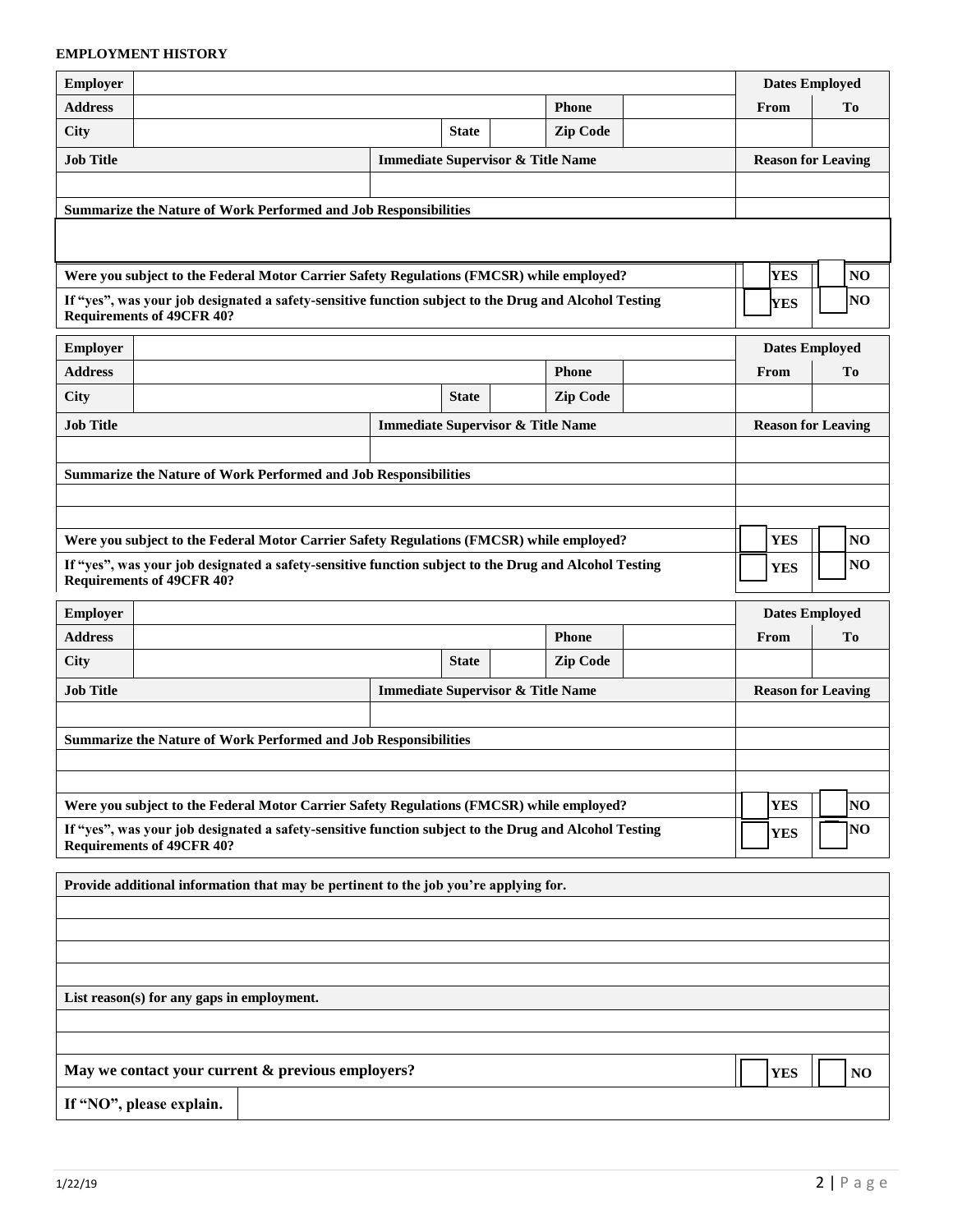## **EDUCATION / TRAINING [Including Apprenticeships and Specialized Training]**

| <b>Type of School</b> | Name & Location | <b>Course of Study</b> | Number of<br><b>Years Completed</b> | Diploma $ $ | Did you Graduate?<br>Degree | Major |
|-----------------------|-----------------|------------------------|-------------------------------------|-------------|-----------------------------|-------|
| High School (GED)     |                 |                        |                                     |             |                             |       |
| Trade / Technical     |                 |                        |                                     |             |                             |       |
| College / University  |                 |                        |                                     |             |                             |       |
| Certification (s)     |                 |                        |                                     |             |                             |       |

# **EXPERIENCE: Please Identify you have in the Following Areas**

| <b>TRUCK DRIVING</b><br><b>POSITIONS</b> | <b>TYPE OF EQUIPMENT</b> | <b>DURATION OF</b><br><b>EXPERIENCE</b><br><b>Months</b><br>Years |  |
|------------------------------------------|--------------------------|-------------------------------------------------------------------|--|
| Tractor – Trailer                        |                          |                                                                   |  |
| Dump Truck                               |                          |                                                                   |  |
| Ready Mix Truck                          |                          |                                                                   |  |
| <b>Boom Truck</b>                        |                          |                                                                   |  |
| Truck n Pup                              |                          |                                                                   |  |
| Water Truck                              |                          |                                                                   |  |
| Other                                    |                          |                                                                   |  |

# **EXPERIENCE: Please Identify you have in the Following Areas [continued]**

| <b>EQUIPMENT</b><br><b>OPERATOR POSITIONS</b> | <b>TYPE OF EQUIPMENT</b> |            | <b>DURATION OF</b><br><b>EXPERIENCE</b> |
|-----------------------------------------------|--------------------------|------------|-----------------------------------------|
|                                               |                          | Years      | <b>Months</b>                           |
| Backhoe                                       |                          |            |                                         |
| <b>Bobcat</b>                                 |                          |            |                                         |
| Crusher                                       |                          |            |                                         |
| Dozer                                         |                          |            |                                         |
| Farm Tractor                                  |                          |            |                                         |
| Forklift                                      |                          |            |                                         |
| Loader                                        |                          |            |                                         |
| Motor Grader                                  |                          |            |                                         |
| Packer (tractor)                              |                          |            |                                         |
| Paver                                         |                          |            |                                         |
| Paver/Shovel                                  |                          |            |                                         |
| Roller                                        |                          |            |                                         |
| <b>Screen Plant</b>                           |                          |            |                                         |
| Wash Plant                                    |                          |            |                                         |
| Asphalt plant                                 |                          |            |                                         |
| <b>LABOR POSITIONS</b>                        | <b>TASKS</b>             | Years      | <b>Months</b>                           |
| Laborer (common)                              |                          |            |                                         |
| Laborer (concrete)                            |                          |            |                                         |
| Laborer (gravel)                              |                          |            |                                         |
| Laborer (paving)                              |                          |            |                                         |
| Flagger                                       | <b>Certification</b>     | <b>YES</b> | NO                                      |
| Raker                                         |                          |            |                                         |
| Carpenter                                     |                          |            |                                         |
| <b>MAINTENANCE</b>                            | <b>POSITIONS</b>         | Years      | <b>Months</b>                           |
| Electrician                                   |                          |            |                                         |
| Mechanic                                      |                          |            |                                         |
| Parts Department                              |                          |            |                                         |
| Welding                                       | <b>License Type</b>      |            |                                         |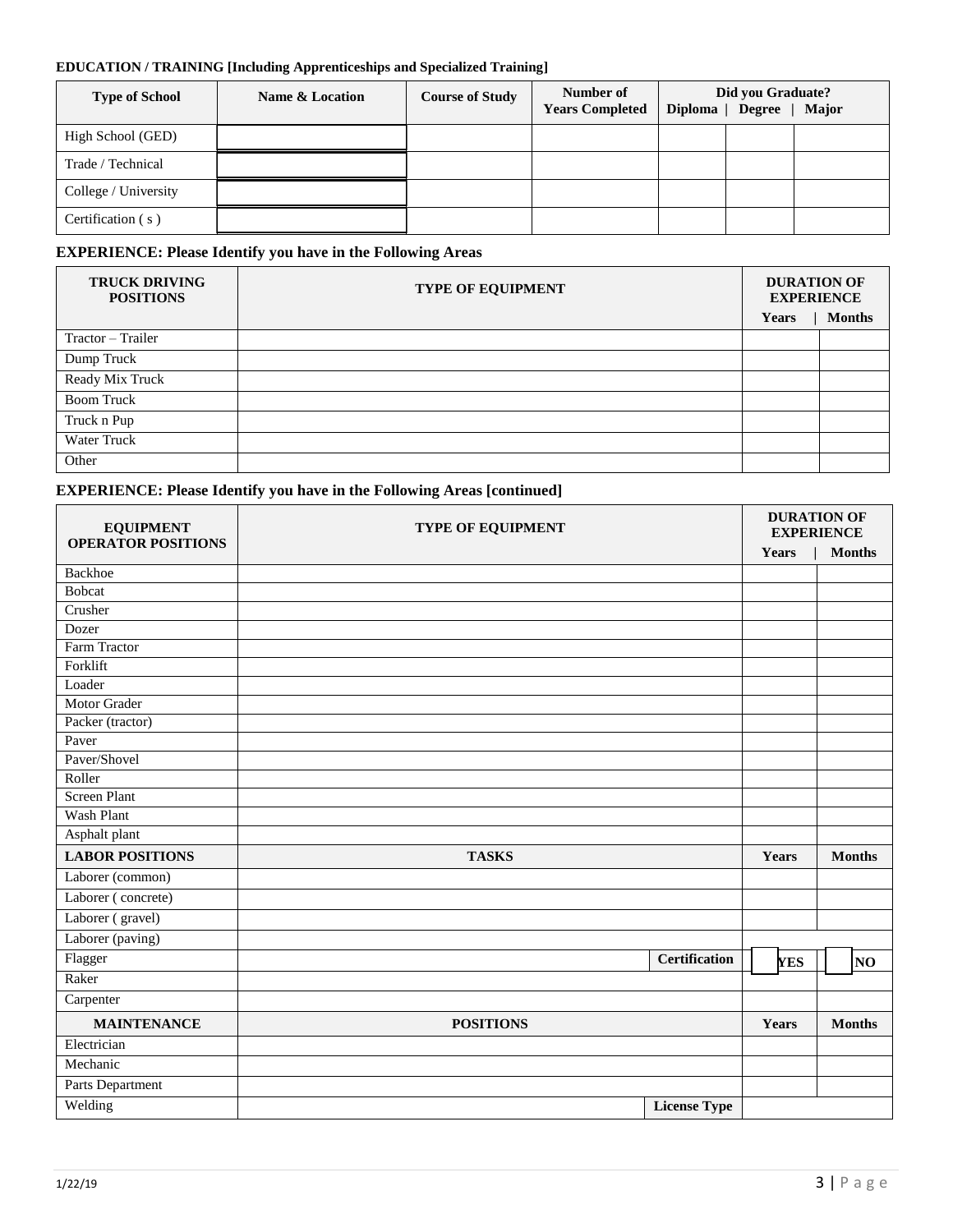| <b>OTHER</b>                                                                                                                                                                                         | <b>POSITIONS</b>        | <b>Years</b> | <b>Months</b> |  |  |
|------------------------------------------------------------------------------------------------------------------------------------------------------------------------------------------------------|-------------------------|--------------|---------------|--|--|
| Estimator                                                                                                                                                                                            |                         |              |               |  |  |
| Drafting                                                                                                                                                                                             |                         |              |               |  |  |
| Dispatch                                                                                                                                                                                             |                         |              |               |  |  |
| Clerical                                                                                                                                                                                             |                         |              |               |  |  |
| Purchasing                                                                                                                                                                                           |                         |              |               |  |  |
| Pile Driver -                                                                                                                                                                                        | <b>Underground Pipe</b> |              |               |  |  |
| Summarize any additional training, skills, licenses and /or certifications that may qualify you as being able to perform job-related functions in the<br>position(s) for which you are applying for. |                         |              |               |  |  |

#### **PROFESSIONAL REFERENCES [do not list relatives or previous supervisors listed above]**

| <b>NAME</b>                                                                         | <b>ADDRESS</b> |              | <b>RELATIONSHIP</b> |  | <b>PHONE</b>           |  |  |  |
|-------------------------------------------------------------------------------------|----------------|--------------|---------------------|--|------------------------|--|--|--|
|                                                                                     |                |              |                     |  |                        |  |  |  |
| ∍                                                                                   |                |              |                     |  |                        |  |  |  |
| 3.                                                                                  |                |              |                     |  |                        |  |  |  |
| <b>DRIVERS LICENSE NUMBER</b>                                                       |                | <b>STATE</b> | <b>CLASS</b>        |  | <b>Expiration Date</b> |  |  |  |
|                                                                                     |                |              |                     |  |                        |  |  |  |
| I authorize Delta Sand & Gravel and Delta Construction to access my driving record: |                |              |                     |  |                        |  |  |  |
| <b>SIGNATURE:</b>                                                                   |                |              | DATE:               |  |                        |  |  |  |

#### **AFFIDAVIT- APPLICANT'S STATEMENT**

#### **I understand and agree that:**

Although management makes every effort to accommodate individual preferences, business need may at any time make the following conditions mandatory: overtime, shift work, weekend work, or evening work.

I understand that if I am employed in an "*at will* "state, Delta can change wage, benefits and employment conditions at any time. Employment with this organization is considered an "*at will*" state, the Employee may resign at any time and the Employer may discharge Employee at any time with or without cause.

If a job offer is made by the company, I agree to submit to a post-offer, pre-employment drug screening test as a condition of employment. I understand that an offer of employment is conditioned upon the results of said testing being satisfactory to the company.

I understand that any misrepresentation, material omission, or false/misleading information supplied on my application or during my interview may result in the cancellation of this application or my immediate termination of employment.

My signature authorizes Delta to make such investigation and inquiries of my personal, employment and other related matters as may be necessary in arriving at an employment decision.

I hereby release employers, schools or persons from all liability in rending to inquiries in connection with my application. I authorize said companies, schools or persons named in this employment application to release information regarding my employment, academic records, character and qualifications.

I authorize said companies to release information from DOT regulated drug & alcohol testing records. I authorize release of alcohol tests, positive drug tests, refusal to test, other violations of DOT agency regulations, and documentation of competition of the return-to-duty following a rule violation, any other information obtained from previous employers of a drug & alcohol rule violation.

I understand that information I provide regarding current and/or previous employers may be used, and those employer(s) will be contacted, for the purpose of investigating my safety performance history as required by 49CFR 391.23(d) and (e).

I understand that I have the right to review information provided by current previous employers, have errors in the if information corrected by previous employers and for those previous employers to re-send the corrected information to the prospective employer, and have a rebuttal statement attached to the alleged erroneous information, if the previous employer(s) and I cannot agree on the accuracy of the information.

I understand the nothing contained in this employment application or in the granting of an interview creates a contract between Delta and me for employment or for any other benefit. No promises regarding employment have been made to me and I understand that no such promise or guarantee is binding upon **Delta Sand & Gravel and Construction**.

If a conditional offer of employment is extended to me by **Delta Sand & Gravel and Construction**, I understand I may be asked to authorize a background check, which may include a motor vehicle, criminal, education and employer verification and/or a credit check based on the position for which I am being considered.

**I have read and understand the above. I also certify that answers given herein are true and complete to the best of my knowledge.** 

| Applicant's Signature | <b>Date</b> |
|-----------------------|-------------|
|                       |             |

 **|**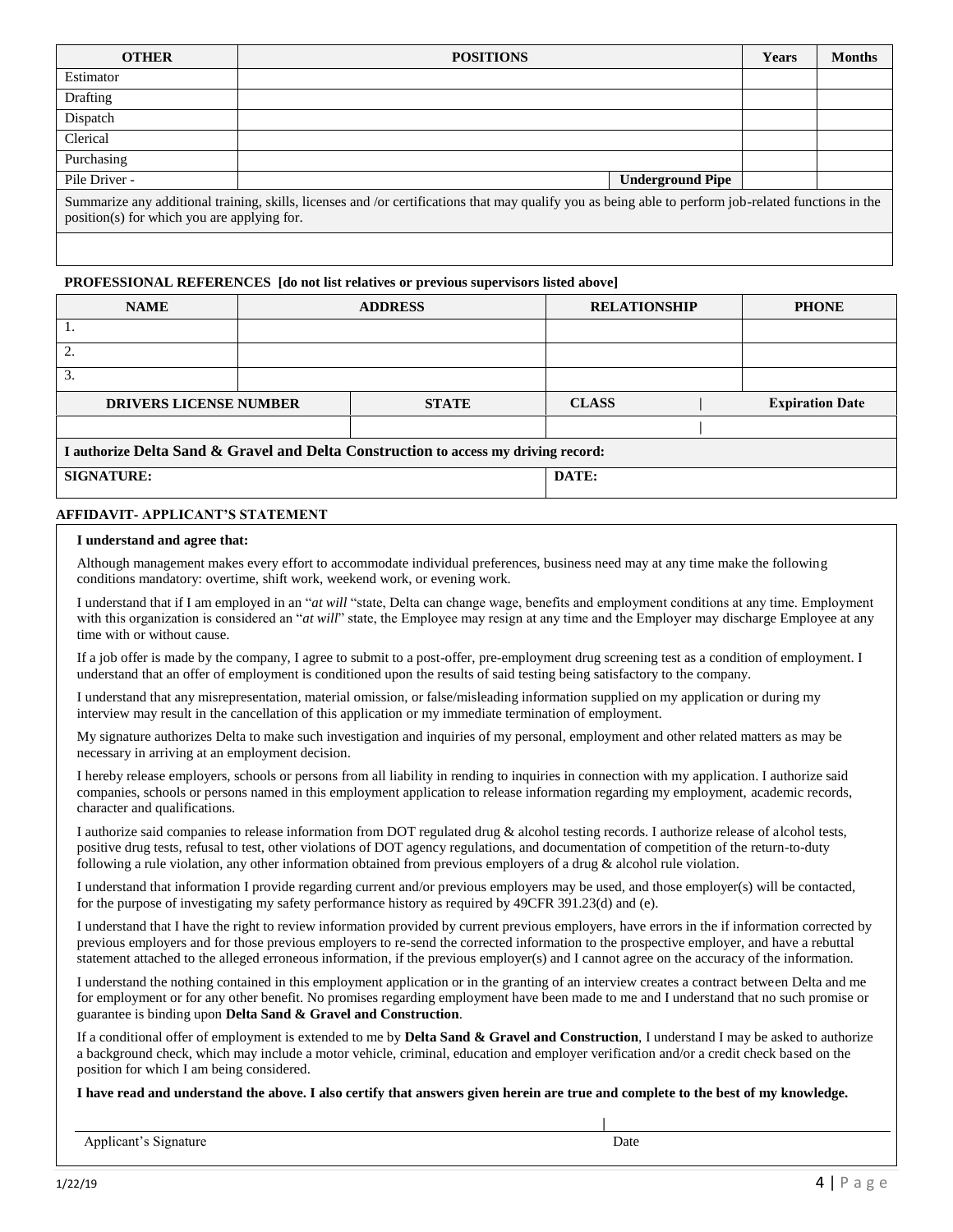#### **PLEASE COMPLETE IF APPLYING FOR A POSITION THAT REQUIRES DRIVING A COMPANY VEHICLE or EQUIPMENT**

#### **AFFIDAVIT TO AUTHORIZE RELEASE OF EMPLOYMENT DRIVING RECORD WITH DRUG TEST RESULT INFORMATION**

| Complete all information on form:                                                                                                                                                                                                                                                                                                                                                                                                                                                                                                                                                                      |                                |                                                                                                                                                       |                        |  |                    |                        |    |  |
|--------------------------------------------------------------------------------------------------------------------------------------------------------------------------------------------------------------------------------------------------------------------------------------------------------------------------------------------------------------------------------------------------------------------------------------------------------------------------------------------------------------------------------------------------------------------------------------------------------|--------------------------------|-------------------------------------------------------------------------------------------------------------------------------------------------------|------------------------|--|--------------------|------------------------|----|--|
| Mail completed form to:<br>1.<br>or Fax to: 541-688-8610<br>$\overline{2}$ .                                                                                                                                                                                                                                                                                                                                                                                                                                                                                                                           |                                | DELTA SAND AND GRAVEL CO.<br><b>ATTN: HUMAN RESOURCES</b><br>999 DIVISION AVE<br><b>EUGENE, OR 97404</b>                                              |                        |  |                    |                        |    |  |
| $\overline{\phantom{a}}$ , of $\overline{\phantom{a}}$ $\overline{\phantom{a}}$ $\overline{\phantom{a}}$ $\overline{\phantom{a}}$ $\overline{\phantom{a}}$ $\overline{\phantom{a}}$ $\overline{\phantom{a}}$ $\overline{\phantom{a}}$ $\overline{\phantom{a}}$ $\overline{\phantom{a}}$ $\overline{\phantom{a}}$ $\overline{\phantom{a}}$ $\overline{\phantom{a}}$ $\overline{\phantom{a}}$ $\overline{\phantom{a}}$ $\overline{\phantom{a}}$ $\overline{\phantom{a}}$<br>Authorize the release of my employment driving record including drug test result to be reported to Delta Sand and Gravel Co. |                                |                                                                                                                                                       |                        |  |                    |                        |    |  |
|                                                                                                                                                                                                                                                                                                                                                                                                                                                                                                                                                                                                        | <b>Driver's License Number</b> | State of Issue                                                                                                                                        | <b>Expiration Date</b> |  |                    | Date of Birth          |    |  |
|                                                                                                                                                                                                                                                                                                                                                                                                                                                                                                                                                                                                        |                                |                                                                                                                                                       |                        |  |                    |                        |    |  |
| <b>Applicants Signature:</b>                                                                                                                                                                                                                                                                                                                                                                                                                                                                                                                                                                           |                                |                                                                                                                                                       |                        |  | Date:              |                        |    |  |
|                                                                                                                                                                                                                                                                                                                                                                                                                                                                                                                                                                                                        | <b>State of Issue</b>          | The information below will be used where applicable for request concerning your driving record to comply with DOT and state regulations.<br>License # |                        |  | <b>Endorsement</b> |                        |    |  |
| <b>List All Unexpired</b><br><b>Driver Licenses</b>                                                                                                                                                                                                                                                                                                                                                                                                                                                                                                                                                    |                                |                                                                                                                                                       | <b>Type</b>            |  |                    | <b>Expiration Date</b> |    |  |
|                                                                                                                                                                                                                                                                                                                                                                                                                                                                                                                                                                                                        |                                |                                                                                                                                                       |                        |  |                    |                        |    |  |
|                                                                                                                                                                                                                                                                                                                                                                                                                                                                                                                                                                                                        |                                | Have you EVER been denied a license, permit, or privilege to operate a motor vehicle?                                                                 |                        |  |                    | <b>YES</b>             | NΟ |  |
|                                                                                                                                                                                                                                                                                                                                                                                                                                                                                                                                                                                                        |                                | Has any license, permit or privilege EVER been suspended or revoked?                                                                                  |                        |  |                    | <b>YES</b>             | NO |  |
|                                                                                                                                                                                                                                                                                                                                                                                                                                                                                                                                                                                                        |                                | Have you EVER been disqualified subject to Section 391 of the Federal Motor Carrier Safety Regulations?                                               |                        |  |                    | <b>YES</b>             | NO |  |
| Have you EVER tested positive, adulterated a sample or refused a drug or alcohol test?<br>NO<br><b>YES</b>                                                                                                                                                                                                                                                                                                                                                                                                                                                                                             |                                |                                                                                                                                                       |                        |  |                    |                        |    |  |
| Have you EVER had an alcohol test with a result of 0.04 or higher?<br>NO<br><b>YES</b>                                                                                                                                                                                                                                                                                                                                                                                                                                                                                                                 |                                |                                                                                                                                                       |                        |  |                    |                        |    |  |
| If any of answer to the above questions (A-E) is yes, please explain:                                                                                                                                                                                                                                                                                                                                                                                                                                                                                                                                  |                                |                                                                                                                                                       |                        |  |                    |                        |    |  |
|                                                                                                                                                                                                                                                                                                                                                                                                                                                                                                                                                                                                        |                                |                                                                                                                                                       |                        |  |                    |                        |    |  |
|                                                                                                                                                                                                                                                                                                                                                                                                                                                                                                                                                                                                        |                                |                                                                                                                                                       |                        |  |                    |                        |    |  |

# **Please list all commercial and private motor vehicle accidents for the past 3 years.**

|                      | <b>DATES</b> | <b>NATURE OF ACCIDENT</b><br>(HEAD ON, REAR-END, UPSET, ETC.) | <b>INJURIES / FATALITIES</b> |
|----------------------|--------------|---------------------------------------------------------------|------------------------------|
| <b>LAST ACCIDENT</b> |              |                                                               |                              |
|                      |              |                                                               |                              |
| <b>NEXT PREVIOUS</b> |              |                                                               |                              |
|                      |              |                                                               |                              |
| <b>NEXT PREVIOUS</b> |              |                                                               |                              |
|                      |              |                                                               |                              |

IF NO VEHICLE ACCIDENTS TO REPORT, PLEASE CHECK HERE: IF NO TRAFFIC VIOLATION TO REPORT, PLEASE CHECK HERE:

| Ñ |
|---|
| Ñ |

# **PLEASE LIST ALL TRAFFIC VIOLATION ON YOUR RECORD DURING THE PAST 3 YEARS**

| <b>DATE</b> | OFFENSE | <b>LOCATION</b> | <b>TYPE OF VEHICLE OPERATED</b> |  |
|-------------|---------|-----------------|---------------------------------|--|
|             |         |                 |                                 |  |
|             |         |                 |                                 |  |
|             |         |                 |                                 |  |

**(Including revocation, suspension or withdrawal of an operator's license, but no parking violations)**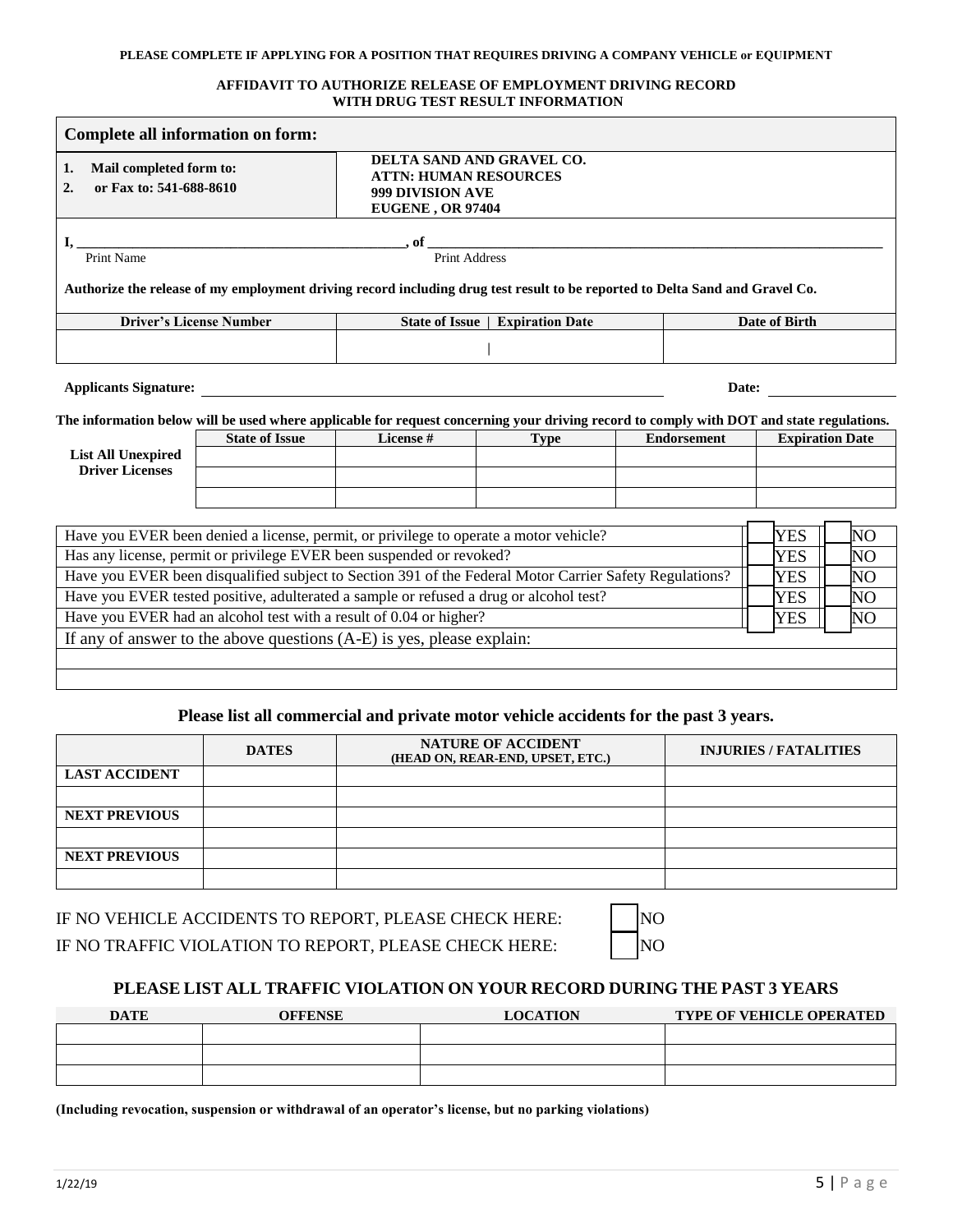#### **ADDITIONAL INFORMATION**

#### **VOLUNTARY SELF-IDENTIFICATION FORM FOR APPLICANTS**

The company is subject to certain governmental recordkeeping and reporting requirements for the administration of civil rights laws and regulations. In order to comply with these laws, the employer invites applicants to voluntarily self-identity their race or ethnicity along with protected Veteran status. Submission of this information is voluntary and refusal to provide it will not subject you to any adverse treatment. The information obtained will be kept confidential and may only be used in accordance with the provisions of applicable laws, executive orders, and regulations, including those that require the information to be summarized and reported to the federal government for civil rights enforcement. When reported, data will not identify any specific individual.

|                              |         |              | Male<br>Female |
|------------------------------|---------|--------------|----------------|
| Name (Last   First   Middle) | Phone # |              | Gender         |
|                              |         |              |                |
| Address                      | City    | <b>State</b> | Zip Code       |

#### **ETHNIC BACKGROUND:** (CHECK ONE)

**White (not Hispanic or Latino) -** A person having origins in any of the original peoples or Europe, the Middle East, or North Africa.

**Black or African American (not Hispanic or Latino) -** A person having origins in any of the black racial groups of Africa.

**American Indian or Alaskan Native (not Hispanic or Latino) –**A person having origins in any of the original peoples of North and South America (including Central America), and who maintain tribal affiliation or community attachment.

**Hispanic or Latino** – A person of Cuban, Mexican, Puerto Rican, South or Central American, or other Spanish culture or origin regardless of race.

Native Hawaiian or Other pacific Islanders (not Hispanic or Latino) – A person having origins in any of the peoples of Hawaii, Guam, Samoa, or other Pacific Islands.

**Two or More Races (not Hispanic or Latino) –** All persons who identify with more than one of the above five races.

This employer is a Government contractor subject to the Vietnam Era Veterans' Readjustment Assistance Act of 1974 as amended by the Jobs for Veterans Act of 2002, 38 U.S.C. 4212(VEVRAA), which requires Government contractors to take affirmative action to employ and advance in employment:

- **Disabled Veteran**: A Veteran of the U.S. Military, ground, naval or air service who is entitled to compensation ( or who but for the receipt of military retired pay would be entitled to compensation ) under laws administered by the Secretary of Veterans Affairs **OR** a person who was discharged or released from active duty because of a service – connected disability.
- **Recently Separated Veteran**: Any Veteran during the three-year period beginning on the date of such Veteran's discharge or release of active duty in the U. S. Military, ground, naval, or air service.
- **Active duty wartime or campaign badge Veteran**: A Veteran who served on active duty in the U.S. military, ground, naval or air service during a war, or in a campaign or expedition for which a campaign badge has been authorized under the laws administered by the Department of Defense.
- **Armed Forces service medal Veteran:** A Veteran who, while serving on active duty in the U.S. military, ground, naval or air service participated in a United States military operation for which Armed Forces service medial was awarded pursuant to Executive Order 12985.

**Veteran Status:** If you believe you belong to any of the categories of protected Veterans listed above, please indicate by checking the appropriate box below. As a government contractor subject to VEVRAA, we request this information to measure the effectiveness or the outreach and positive recruitment efforts we undertake pursuant to VEVRAA.

I IDENTIFY AS ONE OR MORE OF THE CLASSIFICATIONS OF PROTECTED VETERAN LISTED ABOVE.

### I AM NOT A PROTECTED VETERAN.

Protected Veterans may have additional rights under USERRA-the Uniformed Services Employment and Reemployment Rights Act. In particular, if you were absent from employment in order to perform service in the uniformed service, you may be entitled to be reemployed by your employer in the position you would have obtained with reasonable certainty of not for the absence due to service. For more information, call the U. S. Department of Labor's Veteran Employment a Training Service (VETS), toll-free, at 1-866-4-USA-DOL.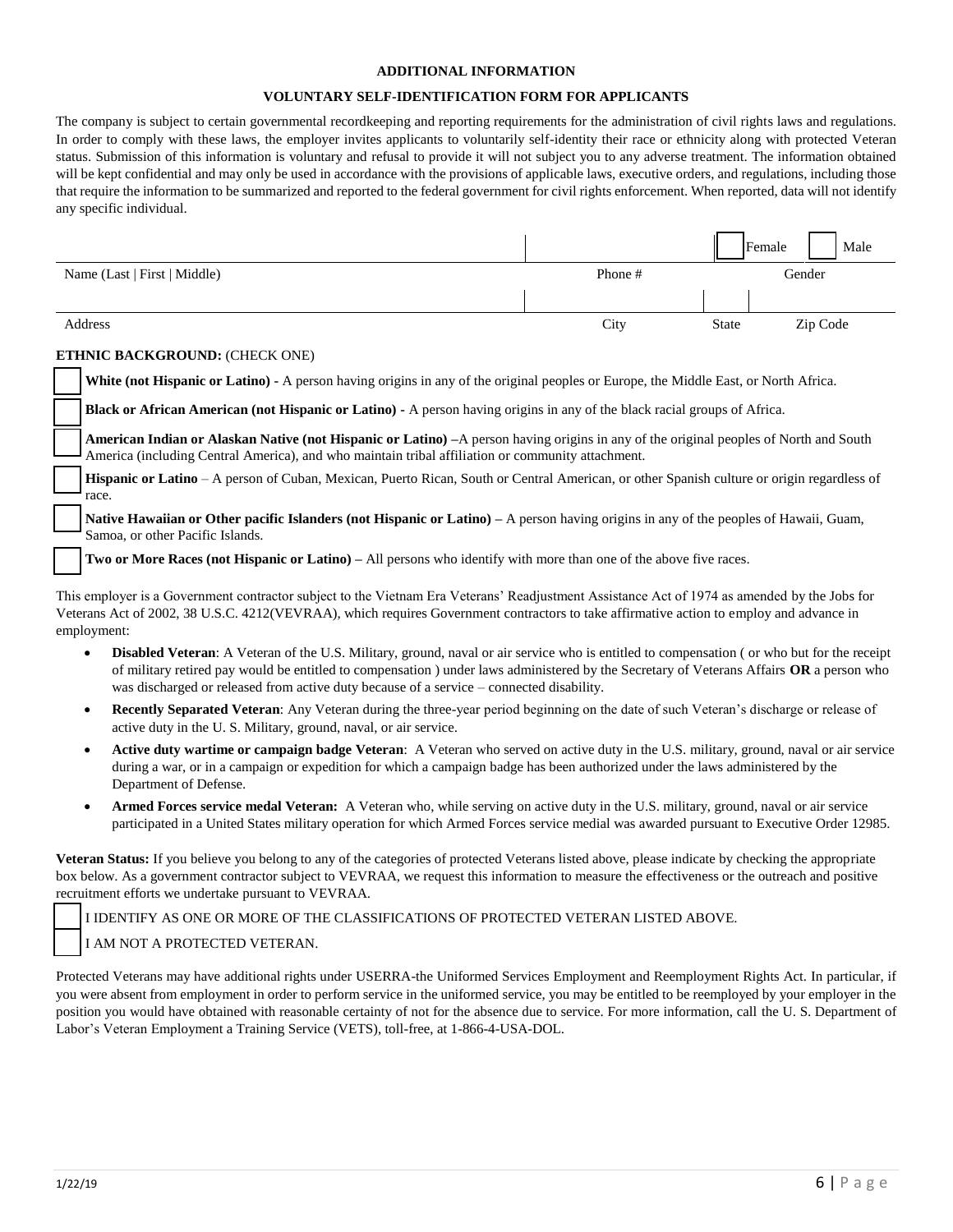## **HOW DID YOU HEAR TO US?**

| Newspaper Ad (name of newspaper) | Private Placement Firm (name) | Workforce Agency (name)<br><b>State Agency</b> |
|----------------------------------|-------------------------------|------------------------------------------------|
| School Placement Office (name)   | Website: deltasg.com          | Employee Referral (provide name)               |

## **OTHER**

| Name of Referral Source                            |  |
|----------------------------------------------------|--|
| Disabled Individual Referral Source                |  |
| Minority Referral Source                           |  |
| <b>Veteran Referral Source</b>                     |  |
| Female Referral Source                             |  |
| Social Media (Facebook, Twitter, LinkedIn, Indeed) |  |

Applicant's Signature Applicant's Name (print) Date of Application

An Equal Opportunity Employer/Affirmative Action employer. All qualified and qualifiable applicants will receive consideration for employment without regard to race, color, religion, gender, national origin, gender identity, disability, age, marital status, protected Veteran status, creed, status with regard to public assistance, sexual orientation, or any other protected category under applicable state/federal law.

-Confidential Information – Return to Human Resources Department-